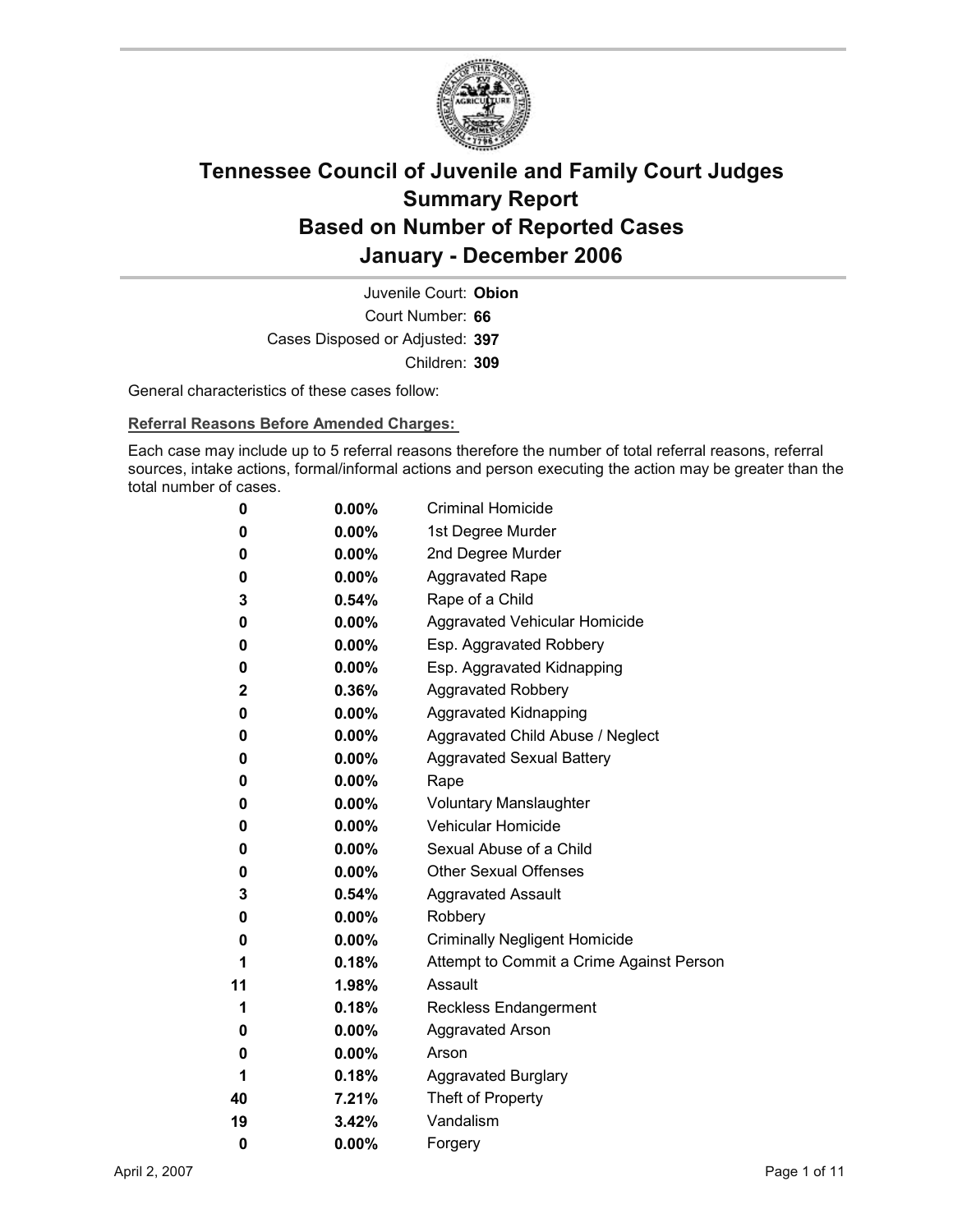

Court Number: **66** Juvenile Court: **Obion** Cases Disposed or Adjusted: **397** Children: **309**

### **Referral Reasons Before Amended Charges:**

Each case may include up to 5 referral reasons therefore the number of total referral reasons, referral sources, intake actions, formal/informal actions and person executing the action may be greater than the total number of cases.

| 0            | 0.00%    | <b>Worthless Checks</b>                                     |
|--------------|----------|-------------------------------------------------------------|
| 4            | 0.72%    | Illegal Possession / Fraudulent Use of Credit / Debit Cards |
| 8            | 1.44%    | <b>Burglary</b>                                             |
| 4            | 0.72%    | Unauthorized Use of a Vehicle                               |
| 0            | 0.00%    | <b>Cruelty to Animals</b>                                   |
| 0            | $0.00\%$ | Sale of Controlled Substances                               |
| 3            | 0.54%    | <b>Other Drug Offenses</b>                                  |
| 5            | $0.90\%$ | Possession of Controlled Substances                         |
| 0            | 0.00%    | <b>Criminal Attempt</b>                                     |
| 1            | 0.18%    | Carrying Weapons on School Property                         |
| $\mathbf{2}$ | 0.36%    | Unlawful Carrying / Possession of a Weapon                  |
| 0            | $0.00\%$ | <b>Evading Arrest</b>                                       |
| 0            | $0.00\%$ | Escape                                                      |
| 1            | 0.18%    | Driving Under Influence (DUI)                               |
| 13           | 2.34%    | Possession / Consumption of Alcohol                         |
| 3            | 0.54%    | Resisting Stop, Frisk, Halt, Arrest or Search               |
| 0            | $0.00\%$ | <b>Aggravated Criminal Trespass</b>                         |
| 4            | 0.72%    | Harassment                                                  |
| 0            | $0.00\%$ | Failure to Appear                                           |
| 1            | 0.18%    | Filing a False Police Report                                |
| 0            | $0.00\%$ | Criminal Impersonation                                      |
| 8            | 1.44%    | <b>Disorderly Conduct</b>                                   |
| 7            | 1.26%    | <b>Criminal Trespass</b>                                    |
| 3            | 0.54%    | <b>Public Intoxication</b>                                  |
| 0            | $0.00\%$ | Gambling                                                    |
| 266          | 47.93%   | Traffic                                                     |
| 1            | 0.18%    | <b>Local Ordinances</b>                                     |
| 5            | $0.90\%$ | Violation of Wildlife Regulations                           |
| 0            | $0.00\%$ | Contempt of Court                                           |
| 6            | 1.08%    | Violation of Probation                                      |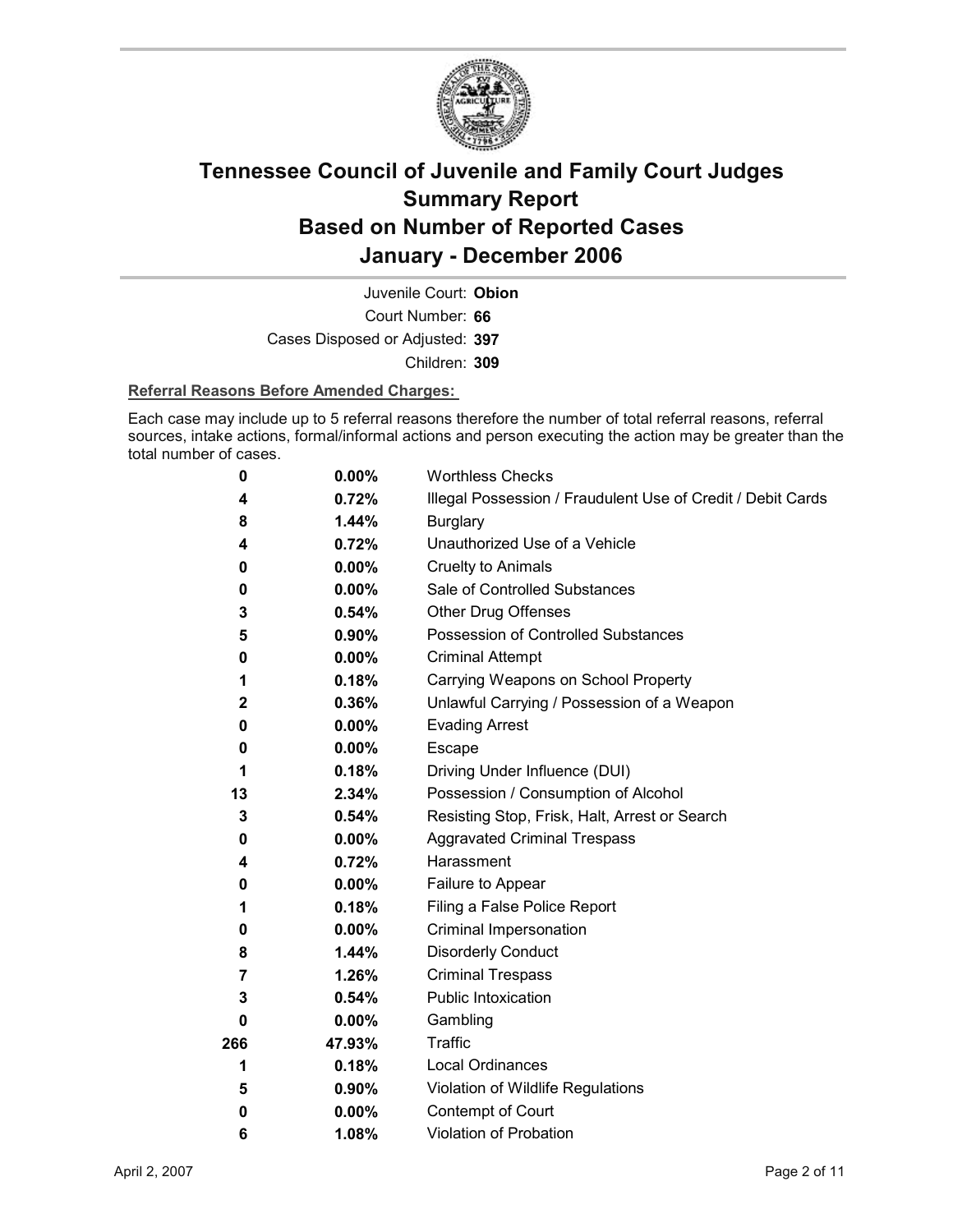

Court Number: **66** Juvenile Court: **Obion** Cases Disposed or Adjusted: **397** Children: **309**

### **Referral Reasons Before Amended Charges:**

Each case may include up to 5 referral reasons therefore the number of total referral reasons, referral sources, intake actions, formal/informal actions and person executing the action may be greater than the total number of cases.

| 1<br>3<br>0<br>5 | 0.18%<br>0.54%<br>0.00%<br>0.90%                                                   | Child Support<br><b>Request for Medical Treatment</b><br><b>Consent to Marry</b><br>Other                         |
|------------------|------------------------------------------------------------------------------------|-------------------------------------------------------------------------------------------------------------------|
|                  |                                                                                    |                                                                                                                   |
|                  |                                                                                    |                                                                                                                   |
|                  |                                                                                    |                                                                                                                   |
|                  |                                                                                    |                                                                                                                   |
| 0                | 0.00%                                                                              | Paternity / Legitimation                                                                                          |
| 0                | 0.00%                                                                              | Visitation                                                                                                        |
| 0                | 0.00%                                                                              | Custody                                                                                                           |
| 0                | $0.00\%$                                                                           | <b>Foster Care Review</b>                                                                                         |
| 0                | 0.00%                                                                              | <b>Administrative Review</b>                                                                                      |
| 1                | 0.18%                                                                              | <b>Judicial Review</b>                                                                                            |
| 0                | 0.00%                                                                              | Violation of Informal Adjustment                                                                                  |
| 0                |                                                                                    | Violation of Pretrial Diversion                                                                                   |
|                  |                                                                                    | <b>Termination of Parental Rights</b>                                                                             |
|                  |                                                                                    | Dependency / Neglect                                                                                              |
|                  |                                                                                    | <b>Physically Abused Child</b>                                                                                    |
|                  |                                                                                    | Sexually Abused Child                                                                                             |
|                  |                                                                                    | Violation of Curfew                                                                                               |
|                  |                                                                                    | Violation of a Valid Court Order                                                                                  |
|                  |                                                                                    | Out-of-State Runaway<br>Possession of Tobacco Products                                                            |
|                  |                                                                                    | In-State Runaway                                                                                                  |
|                  |                                                                                    | Truancy                                                                                                           |
|                  |                                                                                    | <b>Unruly Behavior</b>                                                                                            |
|                  |                                                                                    | Violation of Aftercare                                                                                            |
|                  | $\overline{\mathbf{2}}$<br>17<br>46<br>16<br>0<br>30<br>0<br>8<br>0<br>0<br>0<br>0 | 0.36%<br>3.06%<br>8.29%<br>2.88%<br>0.00%<br>5.41%<br>0.00%<br>1.44%<br>0.00%<br>0.00%<br>0.00%<br>0.00%<br>0.00% |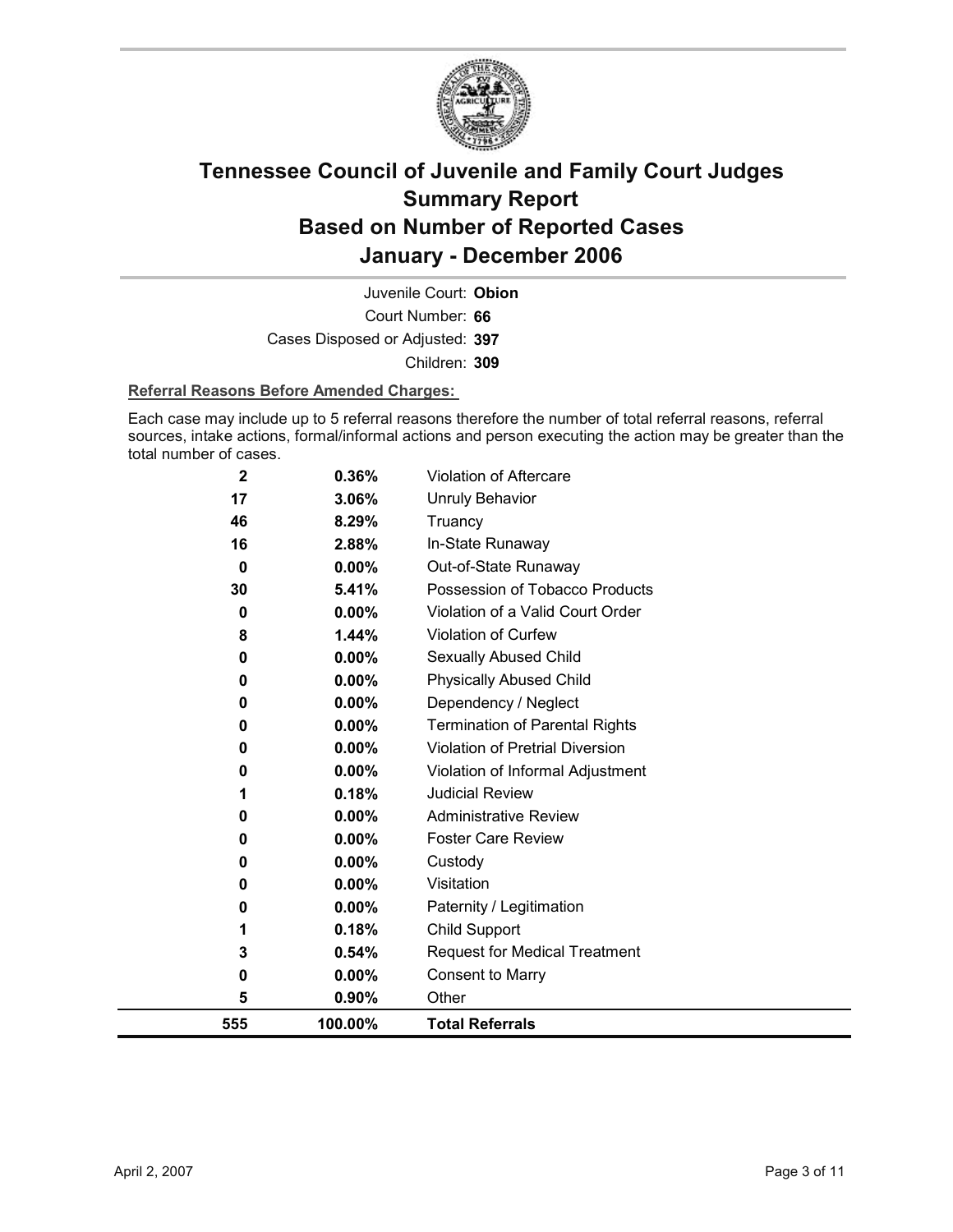

|                            | Juvenile Court: Obion           |                                   |  |  |  |
|----------------------------|---------------------------------|-----------------------------------|--|--|--|
| Court Number: 66           |                                 |                                   |  |  |  |
|                            | Cases Disposed or Adjusted: 397 |                                   |  |  |  |
|                            | Children: 309                   |                                   |  |  |  |
| <b>Referral Sources: 1</b> |                                 |                                   |  |  |  |
| 443                        | 79.82%                          | Law Enforcement                   |  |  |  |
| 13                         | 2.34%                           | Parents                           |  |  |  |
| 4                          | 0.72%                           | Relatives                         |  |  |  |
| $\mathbf 0$                | 0.00%                           | Self                              |  |  |  |
| 50                         | 9.01%                           | School                            |  |  |  |
| 1                          | 0.18%                           | <b>CSA</b>                        |  |  |  |
| 11                         | 1.98%                           | <b>DCS</b>                        |  |  |  |
| 0                          | 0.00%                           | <b>Other State Department</b>     |  |  |  |
| 0                          | 0.00%                           | <b>District Attorney's Office</b> |  |  |  |
| 0                          | 0.00%                           | <b>Court Staff</b>                |  |  |  |
| $\mathbf 0$                | 0.00%                           | Social Agency                     |  |  |  |
| 7                          | 1.26%                           | <b>Other Court</b>                |  |  |  |
| 21                         | 3.78%                           | Victim                            |  |  |  |
| 1                          | 0.18%                           | Child & Parent                    |  |  |  |
| 4                          | 0.72%                           | Hospital                          |  |  |  |
| $\bf{0}$                   | 0.00%                           | Unknown                           |  |  |  |
| $\mathbf 0$                | 0.00%                           | Other                             |  |  |  |
| 555                        | 100.00%                         | <b>Total Referral Sources</b>     |  |  |  |
|                            |                                 |                                   |  |  |  |

### **Age of Child at Referral: 2**

| 309 | 100.00%       | <b>Total Child Count</b> |
|-----|---------------|--------------------------|
|     | $0.00\%$<br>0 | Unknown / Not Reported   |
|     | $0.00\%$<br>0 | Ages 19 and Over         |
| 116 | 37.54%        | Ages 17 through 18       |
|     | 143<br>46.28% | Ages 15 through 16       |
|     | 12.30%<br>38  | Ages 13 through 14       |
|     | 2.59%<br>8    | Ages 11 through 12       |
|     | 1.29%<br>4    | Ages 10 and Under        |
|     |               |                          |

 $1$  If different than number of Referral Reasons (555), verify accuracy of your court's data.

<sup>2</sup> One child could be counted in multiple categories, verify accuracy of your court's data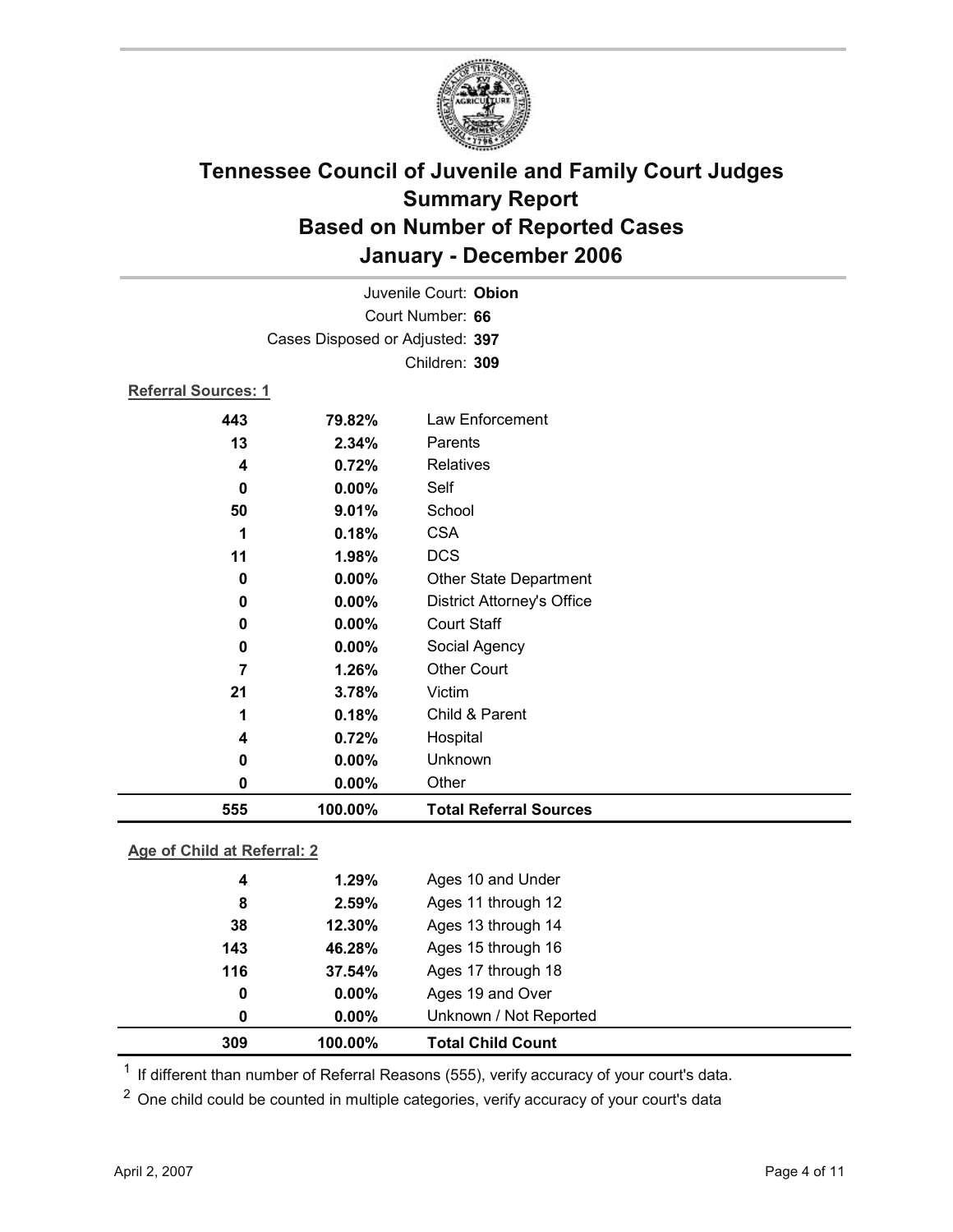

| Juvenile Court: Obion                   |                                 |                          |  |  |
|-----------------------------------------|---------------------------------|--------------------------|--|--|
| Court Number: 66                        |                                 |                          |  |  |
|                                         | Cases Disposed or Adjusted: 397 |                          |  |  |
|                                         |                                 | Children: 309            |  |  |
| Sex of Child: 1                         |                                 |                          |  |  |
| 197                                     | 63.75%                          | Male                     |  |  |
| 112                                     | 36.25%                          | Female                   |  |  |
| $\mathbf 0$                             | 0.00%                           | Unknown                  |  |  |
| 309                                     | 100.00%                         | <b>Total Child Count</b> |  |  |
| Race of Child: 1                        |                                 |                          |  |  |
| 267                                     | 86.41%                          | White                    |  |  |
| 40                                      | 12.94%                          | African American         |  |  |
| $\mathbf 0$                             | 0.00%                           | <b>Native American</b>   |  |  |
| 0                                       | 0.00%                           | Asian                    |  |  |
| $\mathbf{2}$                            | 0.65%                           | Mixed                    |  |  |
| $\mathbf 0$                             | 0.00%                           | Unknown                  |  |  |
| 309                                     | 100.00%                         | <b>Total Child Count</b> |  |  |
| <b>Hispanic Origin: 1</b>               |                                 |                          |  |  |
| 10                                      | 3.24%                           | Yes                      |  |  |
| 299                                     | 96.76%                          | No                       |  |  |
| $\mathbf 0$                             | 0.00%                           | Unknown                  |  |  |
| 309                                     | 100.00%                         | <b>Total Child Count</b> |  |  |
| <b>School Enrollment of Children: 1</b> |                                 |                          |  |  |
| 303                                     | 98.06%                          | Yes                      |  |  |
| 3                                       | 0.97%                           | No                       |  |  |
| 3                                       | 0.97%                           | Unknown                  |  |  |
| 309                                     | 100.00%                         | <b>Total Child Count</b> |  |  |

 $1$  One child could be counted in multiple categories, verify accuracy of your court's data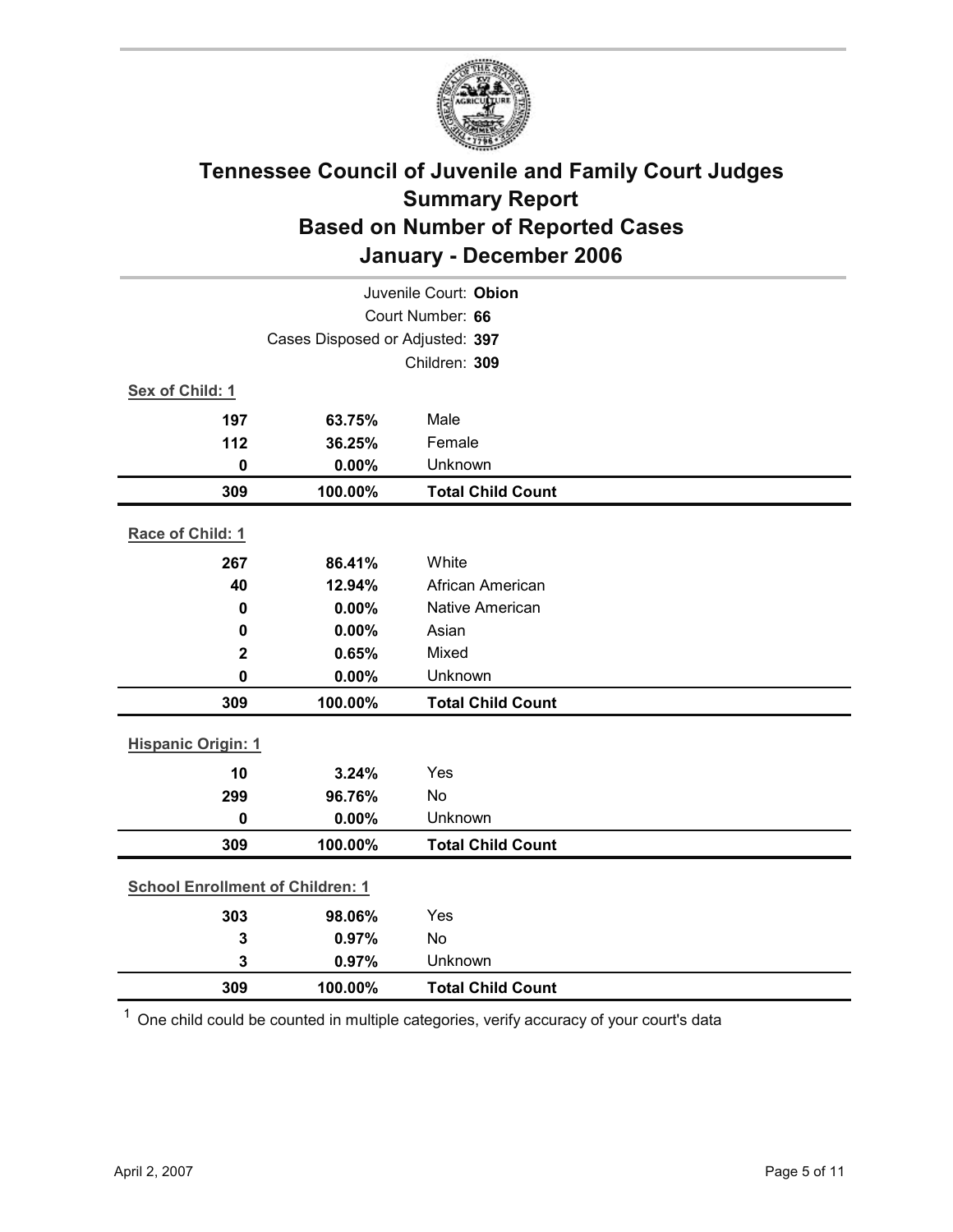

Court Number: **66** Juvenile Court: **Obion** Cases Disposed or Adjusted: **397** Children: **309 Living Arrangement of Child at Time of Referral: 1**

| 309          | 100.00%  | <b>Total Child Count</b>     |
|--------------|----------|------------------------------|
| 5            | 1.62%    | Other                        |
| $\mathbf{2}$ | 0.65%    | Unknown                      |
| 1            | 0.32%    | Independent                  |
| 0            | $0.00\%$ | In an Institution            |
| $\mathbf{2}$ | 0.65%    | In a Residential Center      |
| 0            | $0.00\%$ | In a Group Home              |
| 3            | 0.97%    | With Foster Family           |
| 3            | $0.97\%$ | <b>With Adoptive Parents</b> |
| 13           | 4.21%    | <b>With Relatives</b>        |
| 68           | 22.01%   | With Father                  |
| 129          | 41.75%   | With Mother                  |
| 12           | 3.88%    | With Mother and Stepfather   |
| 2            | 0.65%    | With Father and Stepmother   |
| 69           | 22.33%   | With Both Biological Parents |
|              |          |                              |

### **Type of Detention: 2**

| 397          | 100.00%  | <b>Total Detention Count</b> |
|--------------|----------|------------------------------|
| 0            | $0.00\%$ | Other                        |
| 393          | 98.99%   | Does Not Apply               |
| 0            | $0.00\%$ | <b>Unknown</b>               |
| 0            | $0.00\%$ | <b>Psychiatric Hospital</b>  |
| 0            | $0.00\%$ | Jail - No Separation         |
| 0            | $0.00\%$ | Jail - Partial Separation    |
| 0            | $0.00\%$ | Jail - Complete Separation   |
| $\mathbf{2}$ | 0.50%    | Juvenile Detention Facility  |
| $\mathbf 2$  | 0.50%    | Non-Secure Placement         |
|              |          |                              |

 $<sup>1</sup>$  One child could be counted in multiple categories, verify accuracy of your court's data</sup>

 $2$  If different than number of Cases (397) verify accuracy of your court's data.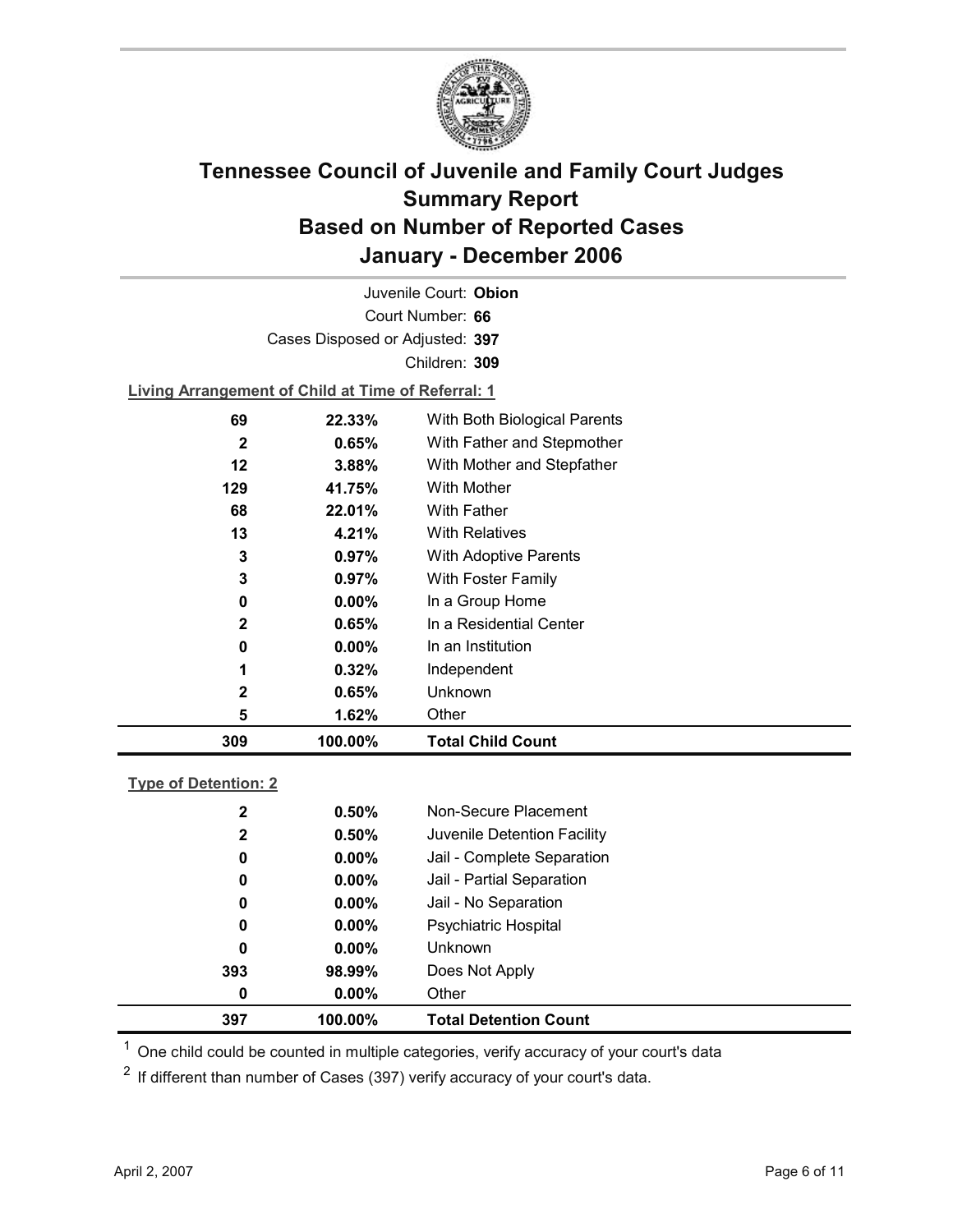

| Juvenile Court: Obion    |                                                    |                                      |  |  |
|--------------------------|----------------------------------------------------|--------------------------------------|--|--|
| Court Number: 66         |                                                    |                                      |  |  |
|                          | Cases Disposed or Adjusted: 397                    |                                      |  |  |
|                          |                                                    | Children: 309                        |  |  |
|                          | <b>Placement After Secure Detention Hearing: 1</b> |                                      |  |  |
| $\mathbf 2$              | 0.50%                                              | Returned to Prior Living Arrangement |  |  |
| $\mathbf 2$              | 0.50%                                              | Juvenile Detention Facility          |  |  |
| 0                        | $0.00\%$                                           | Jail                                 |  |  |
| 0                        | 0.00%                                              | Shelter / Group Home                 |  |  |
| 0                        | 0.00%                                              | <b>Foster Family Home</b>            |  |  |
| 0                        | $0.00\%$                                           | <b>Psychiatric Hospital</b>          |  |  |
| 0                        | $0.00\%$                                           | Unknown / Not Reported               |  |  |
| 393                      | 98.99%                                             | Does Not Apply                       |  |  |
| 0                        | 0.00%                                              | Other                                |  |  |
|                          |                                                    |                                      |  |  |
| 397                      | 100.00%                                            | <b>Total Placement Count</b>         |  |  |
|                          |                                                    |                                      |  |  |
| <b>Intake Actions: 2</b> |                                                    |                                      |  |  |
| 264                      | 47.57%                                             | <b>Petition Filed</b>                |  |  |
| 1                        | 0.18%                                              | <b>Motion Filed</b>                  |  |  |
| 283                      | 50.99%                                             | <b>Citation Processed</b>            |  |  |
| 0                        | $0.00\%$                                           | Notification of Paternity Processed  |  |  |
| 0                        | 0.00%                                              | Scheduling of Judicial Review        |  |  |
| 0                        | 0.00%                                              | Scheduling of Administrative Review  |  |  |
| 0                        | $0.00\%$                                           | Scheduling of Foster Care Review     |  |  |
| 0                        | $0.00\%$                                           | Unknown                              |  |  |
| 0                        | 0.00%                                              | Does Not Apply                       |  |  |
| 7                        | 1.26%                                              | Other                                |  |  |

 $1$  If different than number of Cases (397) verify accuracy of your court's data.

 $2$  If different than number of Referral Reasons (555), verify accuracy of your court's data.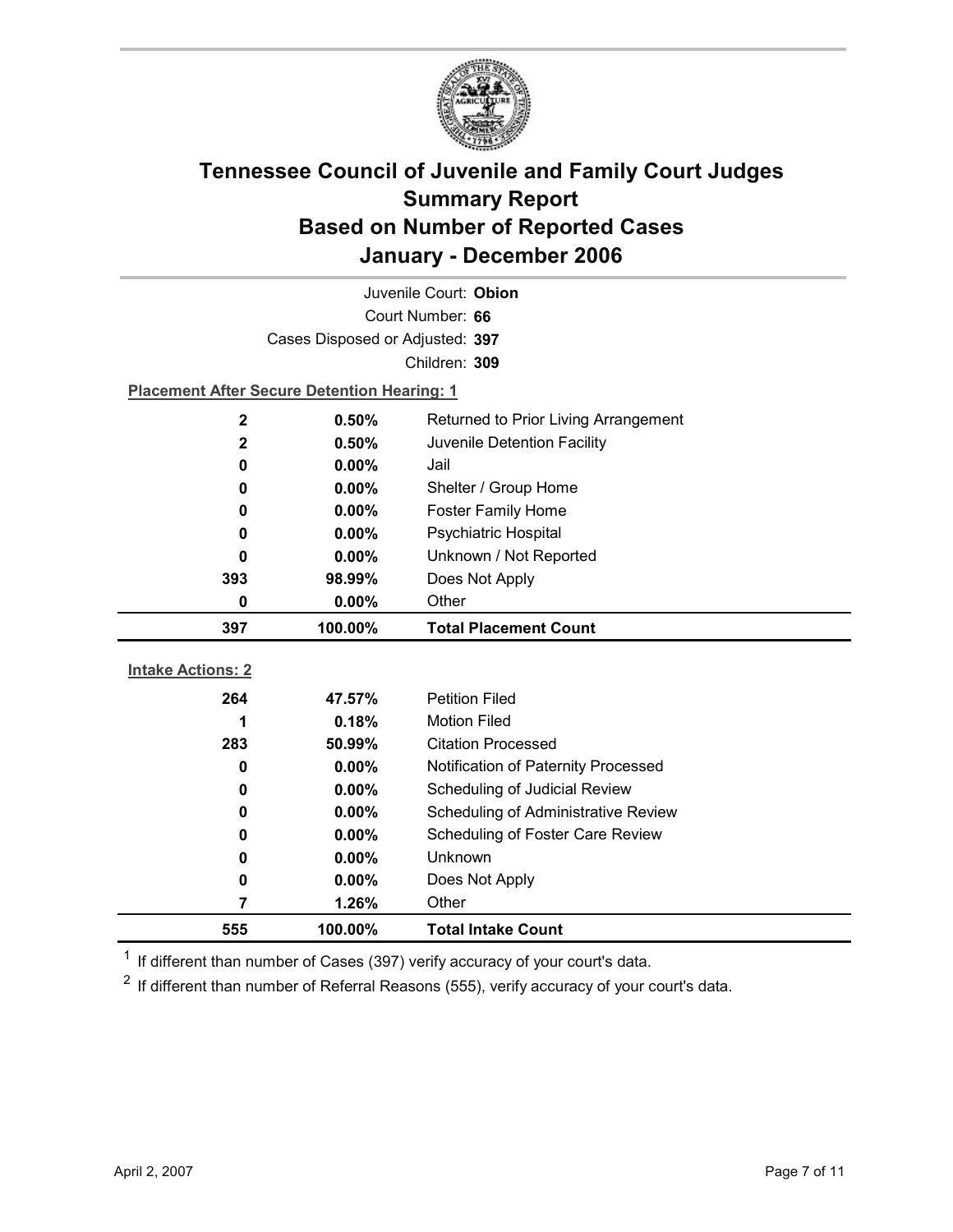

Court Number: **66** Juvenile Court: **Obion** Cases Disposed or Adjusted: **397** Children: **309**

### **Last Grade Completed by Child: 1**

| 1                                       | 0.32%   | Too Young for School         |
|-----------------------------------------|---------|------------------------------|
| 0                                       | 0.00%   | Preschool                    |
| 1                                       | 0.32%   | Kindergarten                 |
| 0                                       | 0.00%   | 1st Grade                    |
| 0                                       | 0.00%   | 2nd Grade                    |
| 0                                       | 0.00%   | 3rd Grade                    |
| 1                                       | 0.32%   | 4th Grade                    |
| 2                                       | 0.65%   | 5th Grade                    |
| 13                                      | 4.21%   | 6th Grade                    |
| 23                                      | 7.44%   | 7th Grade                    |
| 36                                      | 11.65%  | 8th Grade                    |
| 53                                      | 17.15%  | 9th Grade                    |
| 66                                      | 21.36%  | 10th Grade                   |
| 66                                      | 21.36%  | 11th Grade                   |
| $\mathbf 0$                             | 0.00%   | 12th Grade                   |
| 0                                       | 0.00%   | Non-Graded Special Ed        |
| 3                                       | 0.97%   | <b>GED</b>                   |
| $\mathbf 2$                             | 0.65%   | Graduated                    |
| 0                                       | 0.00%   | <b>Never Attended School</b> |
| 41                                      | 13.27%  | Unknown                      |
| 1                                       | 0.32%   | Other                        |
| 309                                     | 100.00% | <b>Total Child Count</b>     |
|                                         |         |                              |
| <b>Enrolled in Special Education: 1</b> |         |                              |
| 6                                       | 1.94%   | Yes                          |

| 288 | 93.20%  | No                       |
|-----|---------|--------------------------|
| 15  | 4.85%   | Jnknown.                 |
| 309 | 100.00% | <b>Total Child Count</b> |

 $1$  One child could be counted in multiple categories, verify accuracy of your court's data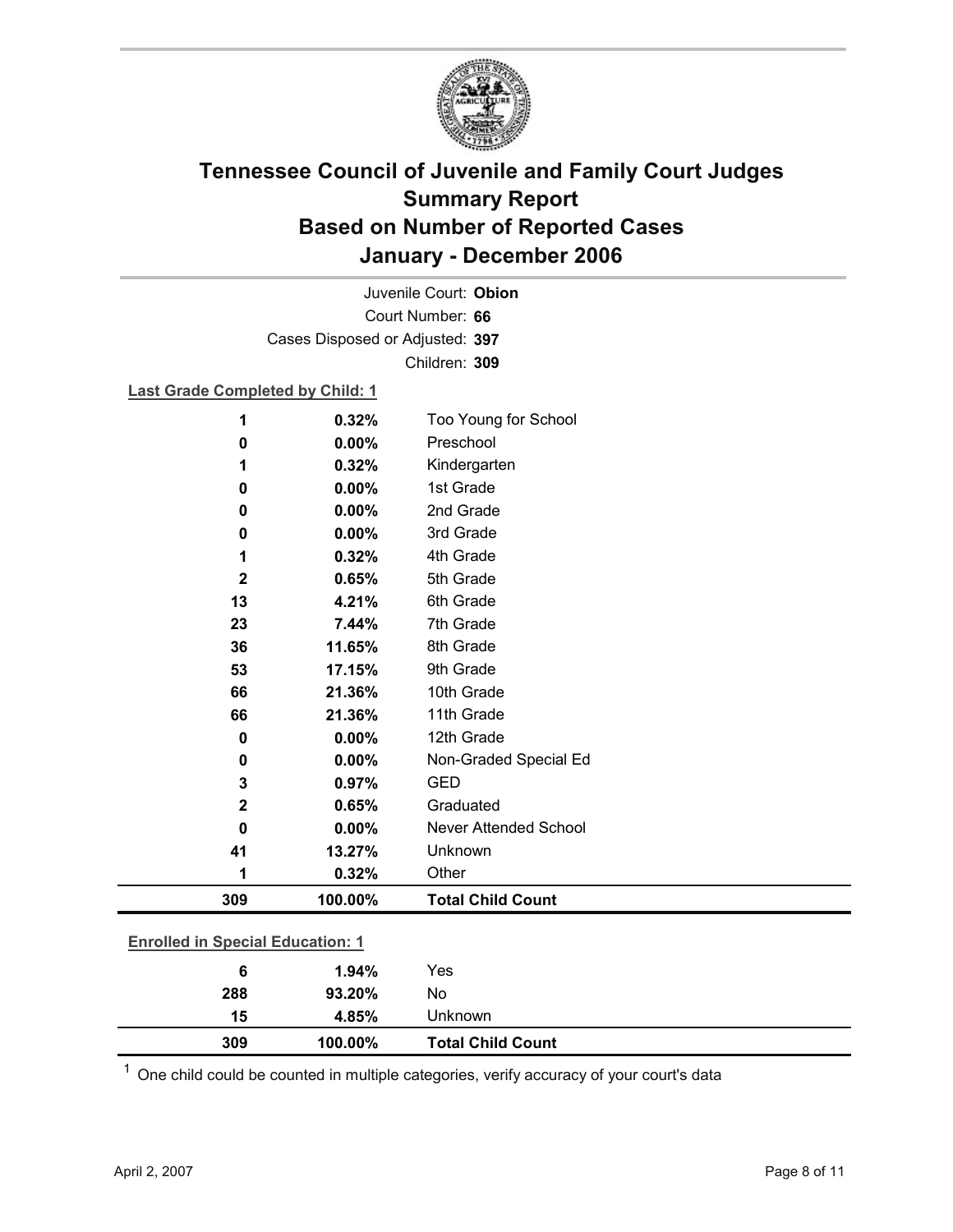

| Juvenile Court: Obion           |                              |                           |  |  |  |
|---------------------------------|------------------------------|---------------------------|--|--|--|
| Court Number: 66                |                              |                           |  |  |  |
| Cases Disposed or Adjusted: 397 |                              |                           |  |  |  |
|                                 | Children: 309                |                           |  |  |  |
|                                 | <b>Action Executed By: 1</b> |                           |  |  |  |
| 550                             | 99.10%                       | Judge                     |  |  |  |
| 0                               | $0.00\%$                     | Referee                   |  |  |  |
| 2                               | 0.36%                        | <b>YSO</b>                |  |  |  |
| 3                               | 0.54%                        | Other                     |  |  |  |
| 0                               | $0.00\%$                     | Unknown / Not Reported    |  |  |  |
| 555                             | 100.00%                      | <b>Total Action Count</b> |  |  |  |

### **Formal / Informal Actions: 1**

| 75  | 13.51%   | Dismissed                                      |
|-----|----------|------------------------------------------------|
| 11  | 1.98%    | Retired / Nolle Prosequi                       |
| 287 | 51.71%   | <b>Complaint Substantiated Delinquent</b>      |
| 55  | 9.91%    | <b>Complaint Substantiated Status Offender</b> |
| 0   | $0.00\%$ | Complaint Substantiated Dependent / Neglected  |
| 0   | $0.00\%$ | <b>Complaint Substantiated Abused</b>          |
| 0   | $0.00\%$ | <b>Complaint Substantiated Mentally III</b>    |
| 1   | 0.18%    | Informal Adjustment                            |
| 81  | 14.59%   | <b>Pretrial Diversion</b>                      |
| 0   | $0.00\%$ | Transfer to Adult Court Hearing                |
| 0   | $0.00\%$ | Charges Cleared by Transfer to Adult Court     |
| 6   | 1.08%    | <b>Special Proceeding</b>                      |
| 0   | $0.00\%$ | <b>Review Concluded</b>                        |
| 29  | 5.23%    | Case Held Open                                 |
| 10  | $1.80\%$ | Other                                          |
| 0   | $0.00\%$ | Unknown / Not Reported                         |
| 555 | 100.00%  | <b>Total Action Count</b>                      |

 $1$  If different than number of Referral Reasons (555), verify accuracy of your court's data.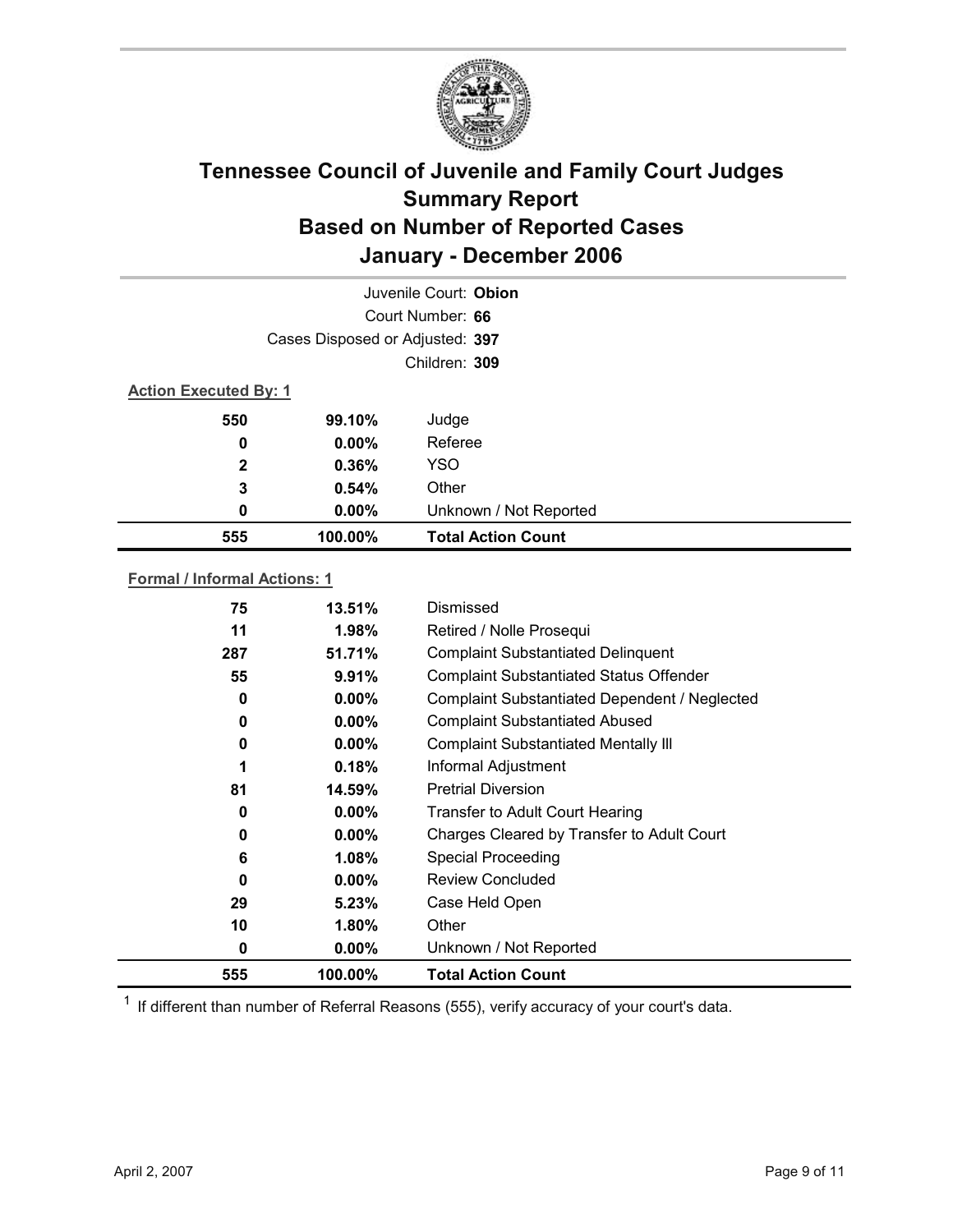

|                                 |                                                       | Juvenile Court: Obion                                |  |  |
|---------------------------------|-------------------------------------------------------|------------------------------------------------------|--|--|
|                                 |                                                       | Court Number: 66                                     |  |  |
| Cases Disposed or Adjusted: 397 |                                                       |                                                      |  |  |
|                                 |                                                       | Children: 309                                        |  |  |
| <b>Case Outcomes:</b>           | There can be multiple outcomes for one child or case. |                                                      |  |  |
| 24                              | 2.85%                                                 | Case Dismissed                                       |  |  |
| 10                              | 1.19%                                                 | Case Retired or Nolle Prosequi                       |  |  |
| 66                              | 7.83%                                                 | Warned / Counseled                                   |  |  |
| 67                              | 7.95%                                                 | Held Open For Review                                 |  |  |
| 7                               | 0.83%                                                 | Supervision / Probation to Juvenile Court            |  |  |
| 0                               | $0.00\%$                                              | <b>Probation to Parents</b>                          |  |  |
| 24                              | 2.85%                                                 | Referral to Another Entity for Supervision / Service |  |  |
| 0                               | $0.00\%$                                              | Referred for Mental Health Counseling                |  |  |
| 0                               | $0.00\%$                                              | Referred for Alcohol and Drug Counseling             |  |  |
| 0                               | 0.00%                                                 | <b>Referred to Alternative School</b>                |  |  |
| 0                               | $0.00\%$                                              | Referred to Private Child Agency                     |  |  |
| 69                              | 8.19%                                                 | Referred to Defensive Driving School                 |  |  |
| 15                              | 1.78%                                                 | Referred to Alcohol Safety School                    |  |  |
| 0                               | $0.00\%$                                              | Referred to Juvenile Court Education-Based Program   |  |  |
| 0                               | $0.00\%$                                              | Driver's License Held Informally                     |  |  |
| 0                               | $0.00\%$                                              | <b>Voluntary Placement with DMHMR</b>                |  |  |
| 0                               | $0.00\%$                                              | <b>Private Mental Health Placement</b>               |  |  |
| 0                               | $0.00\%$                                              | <b>Private MR Placement</b>                          |  |  |
| 0                               | $0.00\%$                                              | Placement with City/County Agency/Facility           |  |  |
| 0                               | 0.00%                                                 | Placement with Relative / Other Individual           |  |  |
| 113                             | 13.40%                                                | Fine                                                 |  |  |
| 97                              | 11.51%                                                | <b>Public Service</b>                                |  |  |
| 23                              | 2.73%                                                 | Restitution                                          |  |  |
| 0                               | $0.00\%$                                              | <b>Runaway Returned</b>                              |  |  |
| 6                               | 0.71%                                                 | No Contact Order                                     |  |  |
| 6                               | 0.71%                                                 | Injunction Other than No Contact Order               |  |  |
| 6                               | 0.71%                                                 | <b>House Arrest</b>                                  |  |  |
| 0                               | 0.00%                                                 | <b>Court Defined Curfew</b>                          |  |  |
| 0                               | 0.00%                                                 | Dismissed from Informal Adjustment                   |  |  |
| 0                               | $0.00\%$                                              | <b>Dismissed from Pretrial Diversion</b>             |  |  |
| 0                               | 0.00%                                                 | Released from Probation                              |  |  |
| 0                               | $0.00\%$                                              | <b>Transferred to Adult Court</b>                    |  |  |
| 0                               | 0.00%                                                 | <b>DMHMR Involuntary Commitment</b>                  |  |  |